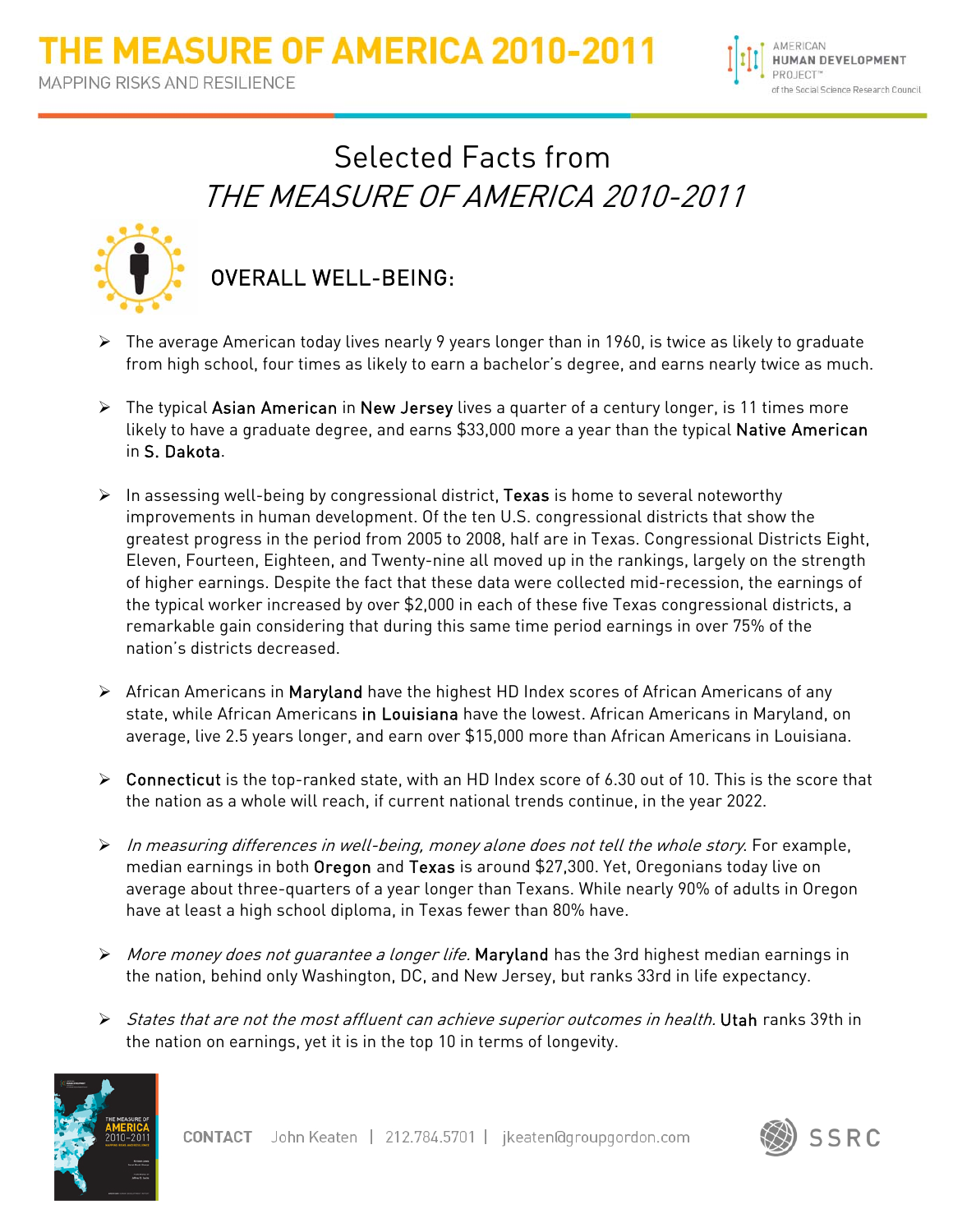

- Americans born today can expect to live 78.6 years on average, nearly 9 years longer than in 1960.
- $\triangleright$  Life expectancy at birth in the United States (78.6 years) increased by eight months over the life expectancy (77.9 years) reported in The Measure of America 2008-2009.
- $\triangleright$  Asian Americans enjoy the longest life expectancy of any racial or ethnic group (87.3 years) in the U.S. today.
- $\triangleright$  Latinos enjoy the 2nd longest life expectancy of any racial or ethnic groups in the U.S. today. They live, on average to 83.5 years. This is nearly 5 years longer than whites and over eight years longer than African Americans and Native Americans.
- $\triangleright$  African American males today live shorter lives than the average American did in 1970–four decades ago.
- $\triangleright$  Life expectancy in the United States is 78.6 years, on par with Chile, though Chile spends 1/10 what the United States spends on health care.
- $\triangleright$  Residents of 29 countries live longer than Americans do, while spending as little as one-eighth as much per person on their health.
- $\triangleright$  A baby born today in the northern **Virginia** suburbs of DC can expect to live more than a decade longer than a baby born today in the rural southern part of West Virginia-83.7 years vs. 72.9 years.
- $\triangleright$  A white baby born today in the nation's capital can expect to live 83.1 years. An African American baby born in the same city has a life expectancy of 71 years, a dozen years less and about the same as that of the average American baby in the early 1970s.
- An Asian American baby born today in the Atlanta, Georgia metro area can expect to live nearly 14 years longer than an African American baby born in the same city. African Americans in the Atlanta metro area today have a life span about equal to the average American two decades ago.
- $\triangleright$  Asian Americans have the longest life span in the Atlanta, Georgia metro area (89.4 years) followed by Latinos (81.1 years), Whites (78.9 years), and African Americans 75.6 years.
- $\triangleright$  The congressional districts in which Americans are living the longest are two suburbs of Washington, DC: Virginia's Eighth and Maryland's Eighth. Residents of these areas live more than 83 years, on average.
- Young African American men in Philadelphia and Jefferson Parish, Louisiana face a higher chance of death by homicide than do military personnel in Iraq. In these areas, the death rate for African American men ages 20–24 is about 5 per 1,000. The death rate of military personnel in Iraq is about 4 per one million, is 20% lower.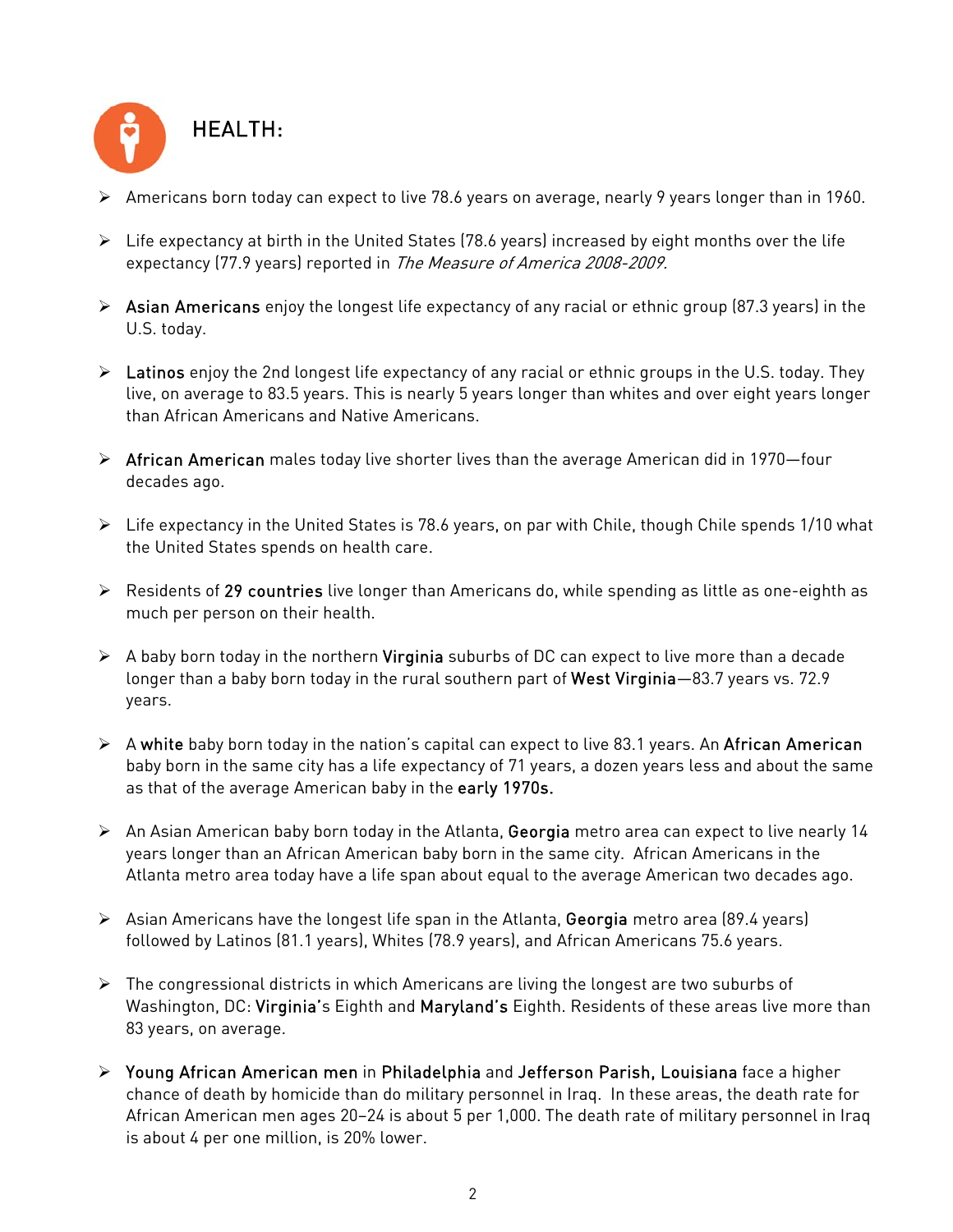- $\triangleright$  Asian Americans in Connecticut have an average life span 26 years longer than Native Americans in South Dakota.
- $\triangleright$  If the African American infant mortality rate were the same as the Asian American infant mortality rate, approximately 6,000 babies who died in 2008 would instead have lived to celebrate their 1st birthdays.
- $\triangleright$  In 1991 every single U.S. state had an obesity rate less than 20%, but today, only one does: Colorado.



- $\triangleright$  Eighty five percent of adults have at least a high school education today, and overall school enrollment (student ages 3 to 24) is higher than at any other point in American history.
- Forth-three states showed improvement on the Education Index (educational degree attainment combined with school enrollment) between 2005 and 2008.
- $\triangleright$  In the 2007–9 Great Recession, college graduates faced a combined unemployment and underemployment rate of 1 in 10; the rate for high school dropouts was greater than 1 in 3.
- $\triangleright$  In Florida, more than a quarter of Latinos have a bachelor's degree, roughly equivalent to the rate of the nation as a whole.
- $\triangleright$  California and Texas together educate more than half of the nation's Latino children.
- $\triangleright$  About one-quarter of the country's high schools educate more than 85% of the country's Latino children. The schools that most Latino children attend are disproportionately large in size, low in resources, located in central cities, and largely confined to just seven states: California, Texas, Florida, New York, Arizona, Illinois, and New Jersey.
- $\triangleright$  Wyoming, Alaska, Minnesota, Montana, and New Hampshire have the highest percentage of high school graduates of all states in the nation, with more than 90% of adults in each state having completed high school.
- Internet access ranges from a high in **New Hampshire**, where nearly 83% of residents live in a household with Internet, to a low in Mississippi, where just over half (52.8%) live in a household with Internet.
- $\triangleright$  The bottom five states for school enrollment (student ages 3 to 24) are all located in the Mountain West and the Plains—Wyoming, Montana, Nevada, and the Dakotas. Enrollment in these states is around 80%, as compared with 90% for states with the highest school enrollment rates.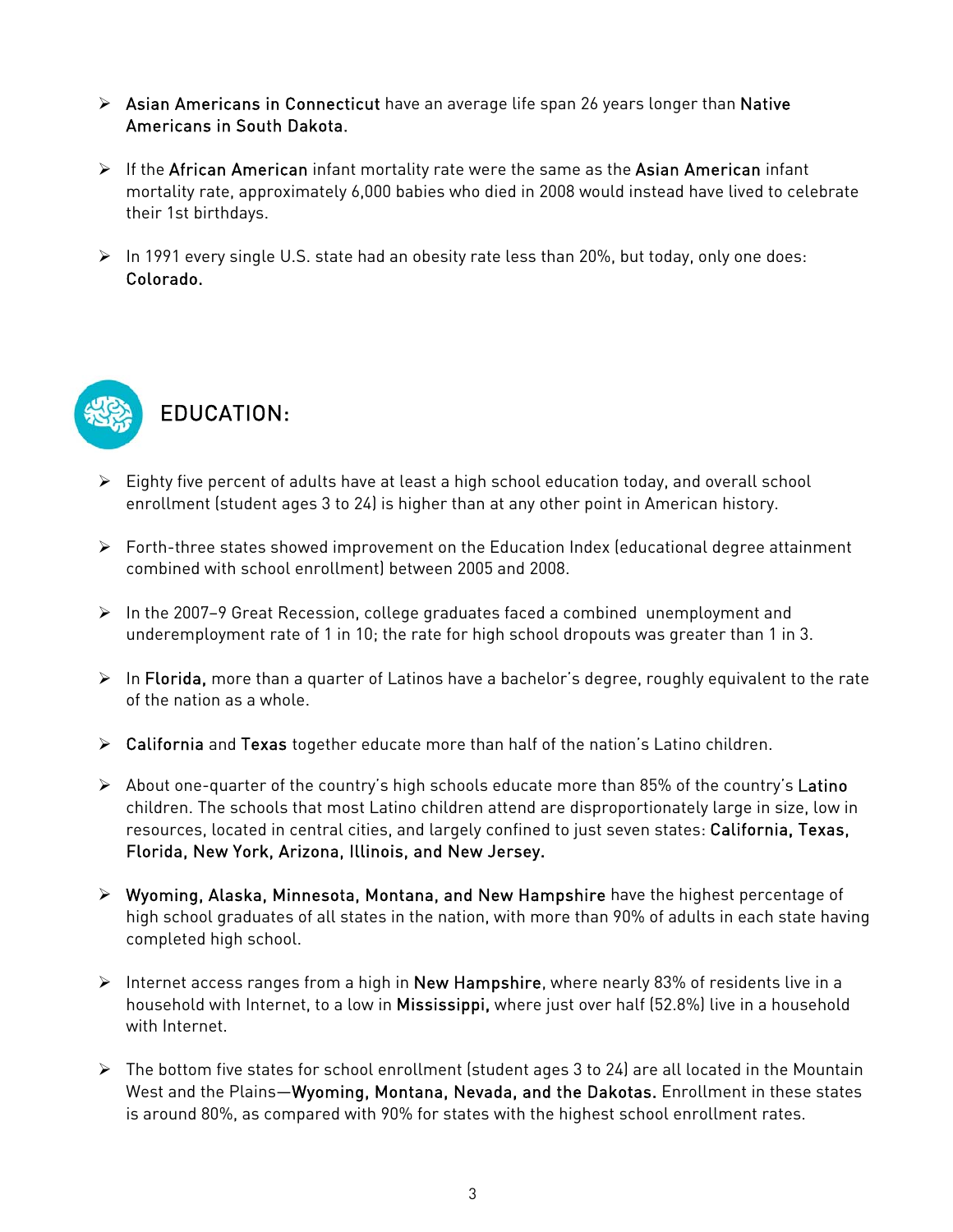- > In California's 13th Congressional District (Hollywood, Beverly Hills, Malibu), more than 1 in 4 residents have advanced degrees. A few miles away in downtown Los Angeles, California's 34th District, only 3 in 100 hundred residents have advanced degrees.
- $\triangleright$  In a recent school year, the U.S. spent an average of \$900 less per student educating the poorest children, as measured by the number of students per school eligible for reduce-price school lunch, than the wealthiest.
- ▶ In Texas' District 29 (Houston area), only 54% of adults over 25 have completed high school, whereas in Colorado's District 6 (southern suburbs of Denver), 97% of adults hold at least a high school diploma.
- $\triangleright$  In Nevada, fewer than three in ten 3- and 4-year olds are enrolled in preschool, whereas in New Jersey, nearly seven in ten are.
- Fewer than 1 in 5 adults in West Virginia, Mississippi, and Arkansas have a college degree, compared to 1 in 4 adults nationally.
- $\triangleright$  In Illinois, schools spend over \$2,000 per pupil less each year educating kids in low-income schools. In New York, average spending in low-income schools is nearly \$2,500 less per pupil than in high-income schools.
- $\triangleright$  African Americans overall have school enrollment rates (88.6%) that are above the national average (87.3%) and equal to whites.
- $\triangleright$  Massachusetts is the best state for African Americans in education. There, 97% of African American children and young people are enrolled in school, more than four in five adult African Americans have a high school education, and more than one in five have a bachelor's degree.
- More than one quarter of high school freshmen in America today do not graduate in four years.
- On the international scale, U.S. students performed below the OECD average, ranking 21st out of 30 affluent democracies in average science score and 25th out of thirty countries in average math score. (Canada, meanwhile, ranked second in science and fifth in math).